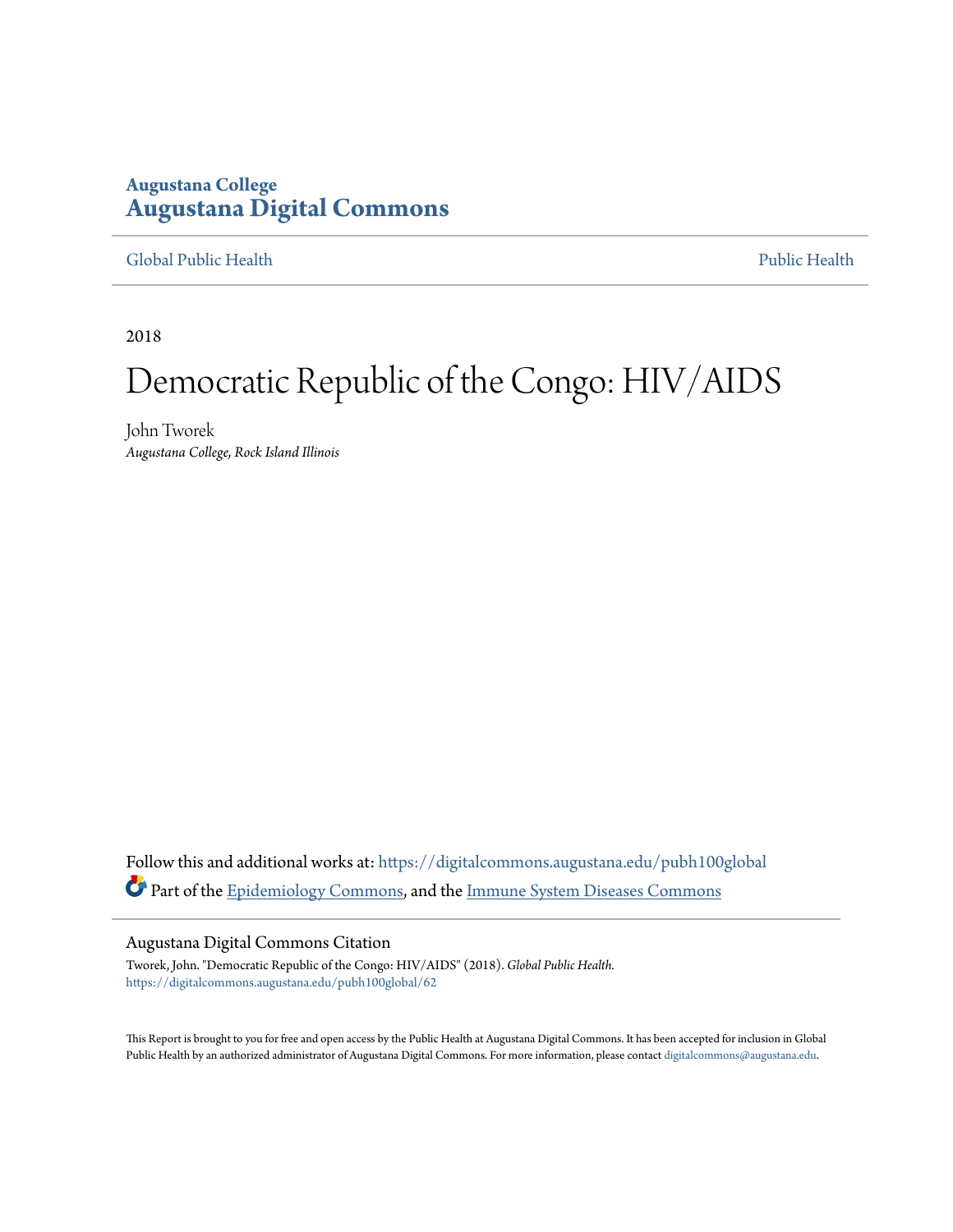**Name:** Democratic Republic of the Congo (DRC).

**Location**: The DRC is located in central Africa. It borders South Sudan and Central African Republic to the north, Uganda to the east, Zambia to the south, and the Atlantic to the west.



https://www.worldatlas.com/webimage/countrys/africa/cd.htm

**Population:** The most recent population census shows a total of 82,804,924 people living in the DRC. The most prominent ethnic groups include Mongo, Luba, Kongo, and Mangbetu-Azande (making up almost 45% of the population). The major religion is Roman Catholic, with smaller minorities in Protestant, Kimbanguist, and Islam (DR Congo country profile).

**Political Structure:** The country has a semi-presidential republic form of government. This is a system in which a president exists alongside a prime minister and a cabinet, with the last two responsible for the legislature of the state (DR Congo country profile).

**Major Challenges:** Some major issues that the DRC faces comes form a civil war (1997- 2003) and ongoing conflict in the east between ethnic groups. The major reason why health care is struggling is because of the country's infrastructure. With a lack of infrastructure, it is difficult to provide resources for people in need (Democratic Republic of the Congo).

## **Health Problem Description:**

Approximately 0.8% of the country is currently living with HIV/AIDS. If the percentage goes above 5%, the country will consider it a national crisis. One problem with why people are contracting HIV is because of the low rates of disclosure. The total number of estimated cases 122,268, and deaths, 19,000 as of 2015 (Global HIV & Tuberculosis).

**Information:** Acquired Immunodeficiency syndrome (AIDS) is a serious life-threatening disease, caused by human immunodeficiency virus (HIV). HIV can destroy the T cells of the human immune system and destroy enough that the immune system can no longer fight off infections and diseases. As of now, it is an incurable disease. The most common way HIV is acquired is by members of the gay community, pregnant mothers who have been prediagnosed, drug abusers, and sex workers (Li, Teng, & Miao, 2017).

**Epidemiology:** Adults between the ages of 15-49 are the most at risk population. About 30% of the current population that is infected with AIDS is in that group. The most common treatment for people with AIDS is antiretroviral therapy (ART). Approximately 42% people infected receive some form of treatment. The largest and least preventable population is mother-to-child transmission. About 70% of pregnant women who are HIV positive receive ART (UNAIDS). Some of the major risk factors for HIV include the educational sustem because of a civil war that lasted from 1997-2003 over